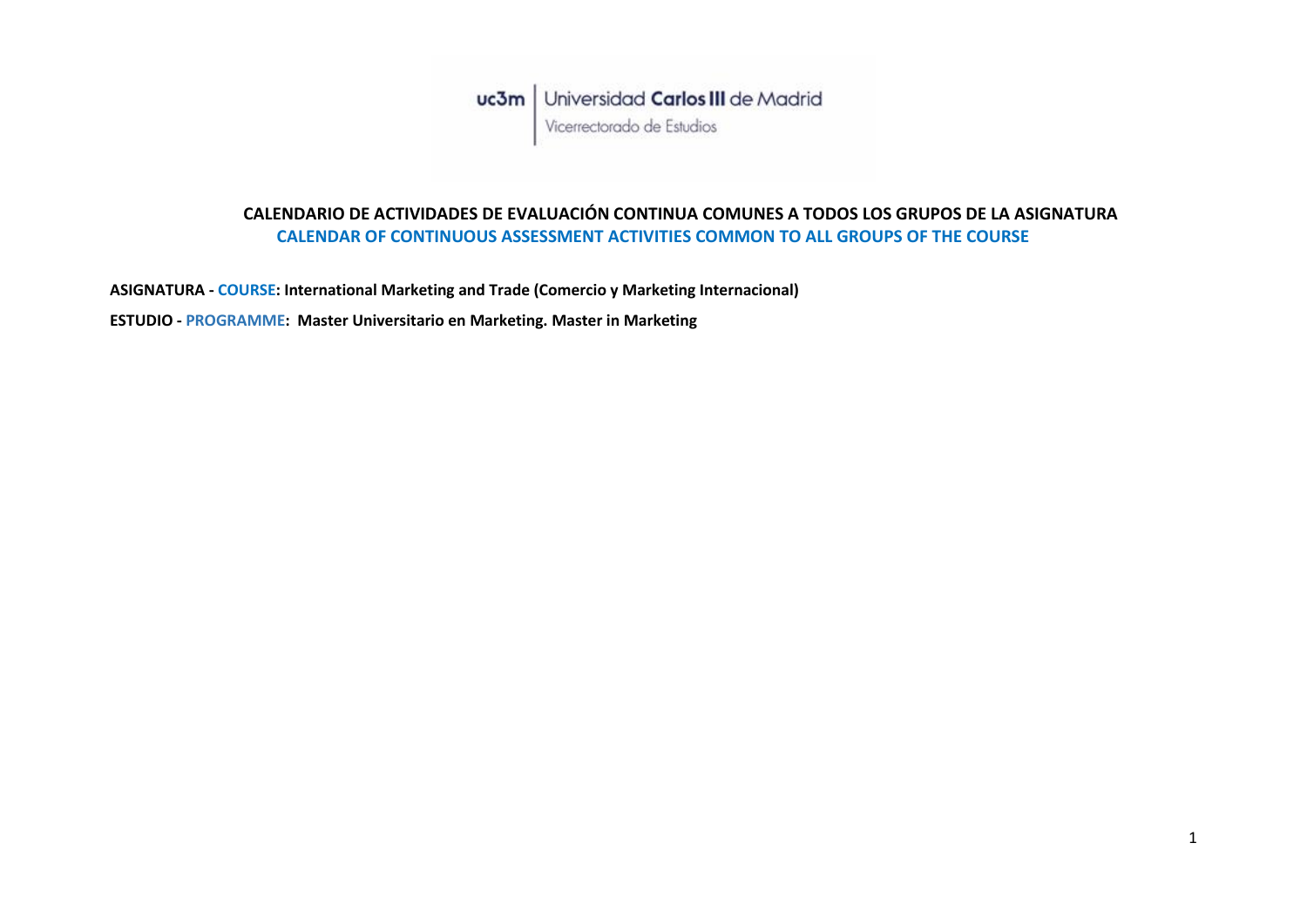Vicerrectorado de Estudios

| <b>SEMANA -</b><br><b>WEEK</b>                                                                                                                                                                                                                                     | <b>ACTIVIDADES DE EVALUACIÓN CONTINUA - CONTINUOUS ASSESSMENT ACTIVITIES</b>                                                                                                                                                                                                                                                                                                                                                                                                                           |
|--------------------------------------------------------------------------------------------------------------------------------------------------------------------------------------------------------------------------------------------------------------------|--------------------------------------------------------------------------------------------------------------------------------------------------------------------------------------------------------------------------------------------------------------------------------------------------------------------------------------------------------------------------------------------------------------------------------------------------------------------------------------------------------|
| Indicar la semana lectiva en la que tendrá lugar la prueba o actividad de evaluación continua y describir en la columna siguiente<br>Indicate the teaching week in which the continuous assessment activities will take place and describe in the following column |                                                                                                                                                                                                                                                                                                                                                                                                                                                                                                        |
| Semana / Week 1                                                                                                                                                                                                                                                    | Introducción a la asignatura, formación de grupos de trabajo y presentación de la metodología de la evaluación continua. Primer tema<br>del programa.<br>Intro to course, configuration of student working groups and presentation of continuous evaluation methodology. First theme of the<br>course program.                                                                                                                                                                                         |
| Semana / Week 2                                                                                                                                                                                                                                                    | Socrative Test (mini test) para lectura 1 y discusión en el aula de la lectura. Socrative test for reading 1 and class discussion of the<br>reading.<br>Caso de análisis 1. Trabajo en Grupo. Cada grupo tiene que subir su "informe breve del caso" a Aula Global como primera tarea en<br>grupo. Discusión del caso en el aula.<br>Case analysis 1. Group work. Each group needs to upload a brief report of the case to Aula Global as first group assignment. Case<br>discussion in classroom.     |
| Semana / Week 3                                                                                                                                                                                                                                                    | Socrative Test (mini test) para lectura 2 y discusión en el aula de la lectura. Socrative Test (Quiz) for reading 2 class discussion of the<br>reading.<br>Caso de análisis 2. Trabajo en Grupo. Cada grupo tiene que subir su "informe breve del caso" a Aula Global como segunda tarea en<br>grupo. Discusión del caso en el aula.<br>Case analysis 2. Group work. Each group needs to upload a brief report of the case to Aula Global as second group assignment. Case<br>discussion in classroom. |
| Semana/ Week 4                                                                                                                                                                                                                                                     | Socrative Test (mini test) para lectura 3 y discusión en el aula de la lectura. Socrative Test (Quiz) for reading 3 class discussion of the<br>reading.<br>Caso de análisis 3. Trabajo en Grupo. Cada grupo tiene que subir su "informe breve del caso" a Aula Global como tercera tarea en<br>grupo. Discusión del caso en el aula.<br>Case analysis 1. Group work. Each group needs to upload a brief report of the case to Aula Global as third group assignment. Case<br>discussion in classroom.  |